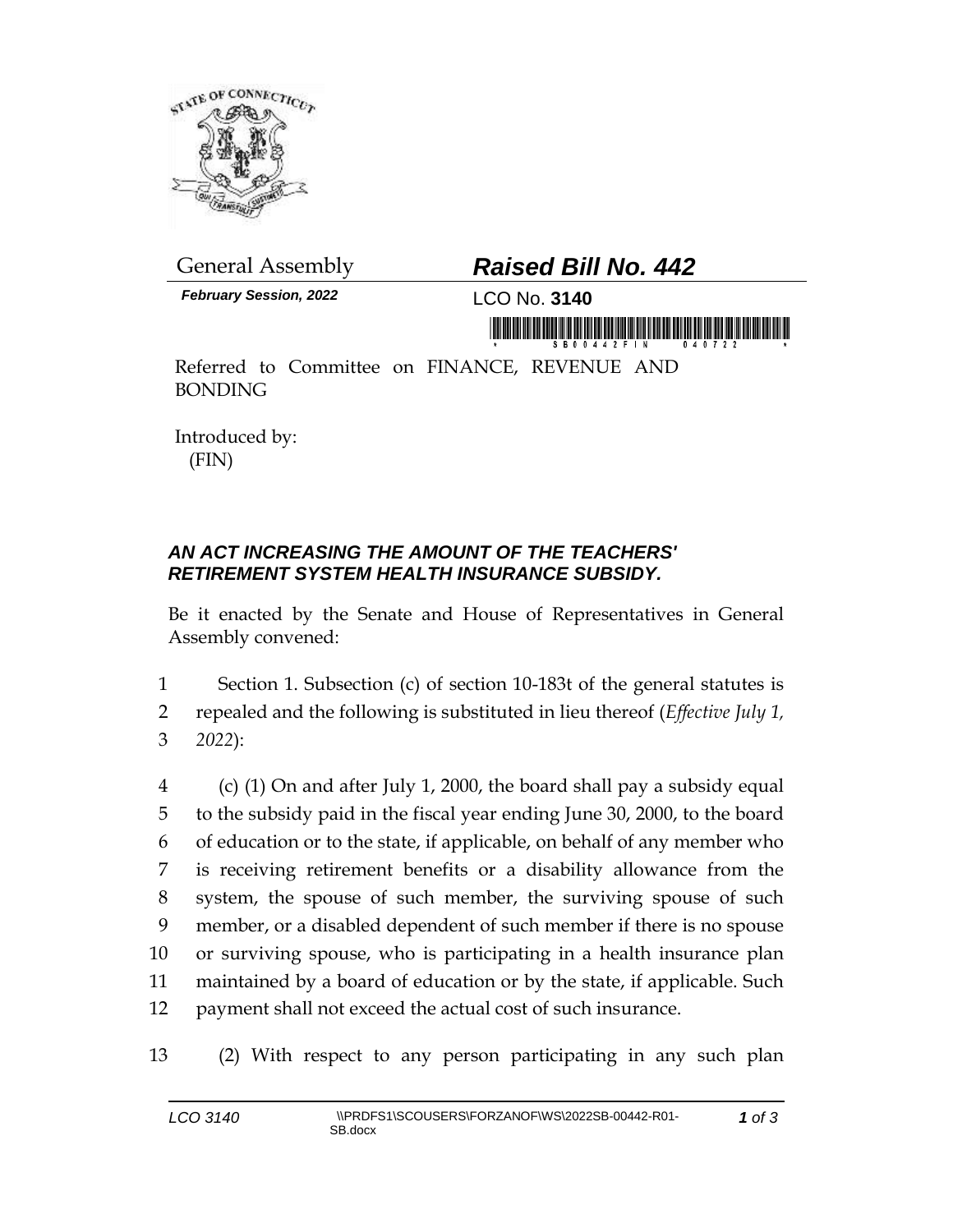pursuant to subsection (b) of this section, the state shall appropriate to the board one-third of the cost of the subsidy, except that, for the fiscal year ending June 30, 2013, the state shall appropriate twenty-five per cent of the cost of the subsidy. On and after July 1, 2018, for the fiscal year ending June 30, 2019, and for each fiscal year thereafter, fifty per cent of the total amount appropriated by the state in each such fiscal year for the state's share of the cost of such subsidies shall be paid to the board on or before July first of such fiscal year, and the remaining fifty per cent of such total amount shall be paid to the board on or before December first of such fiscal year.

 (3) No payment to a board of education pursuant to this subsection may be used to reduce the amount of any premium payment on behalf of any such member, spouse, surviving spouse, or disabled dependent, made by such board pursuant to any agreement in effect on July 1, 1990.

 (A) On and after July 1, 2012, but prior to July 1, 2022, the board shall pay a subsidy of two hundred twenty dollars per month on behalf of the member, spouse or the surviving spouse of such member who: **[**(A)**]** (i) Has attained the normal retirement age to participate in Medicare, **[**(B)**]** (ii) is not eligible for Medicare Part A without cost, and **[**(C)**]** (iii) contributes at least two hundred twenty dollars per month towards his or her medical and prescription drug plan provided by the board of education.

 (B) On and after July 1, 2022, the board shall pay a subsidy of three 37 hundred fifty dollars per month on behalf of the member, spouse or the surviving spouse of such member who: (i) Has attained the normal retirement age to participate in Medicare, (ii) is not eligible for Medicare Part A without cost, and (iii) contributes at least three hundred fifty dollars per month towards his or her medical and prescription drug 42 plan provided by the board of education.

This act shall take effect as follows and shall amend the following sections: